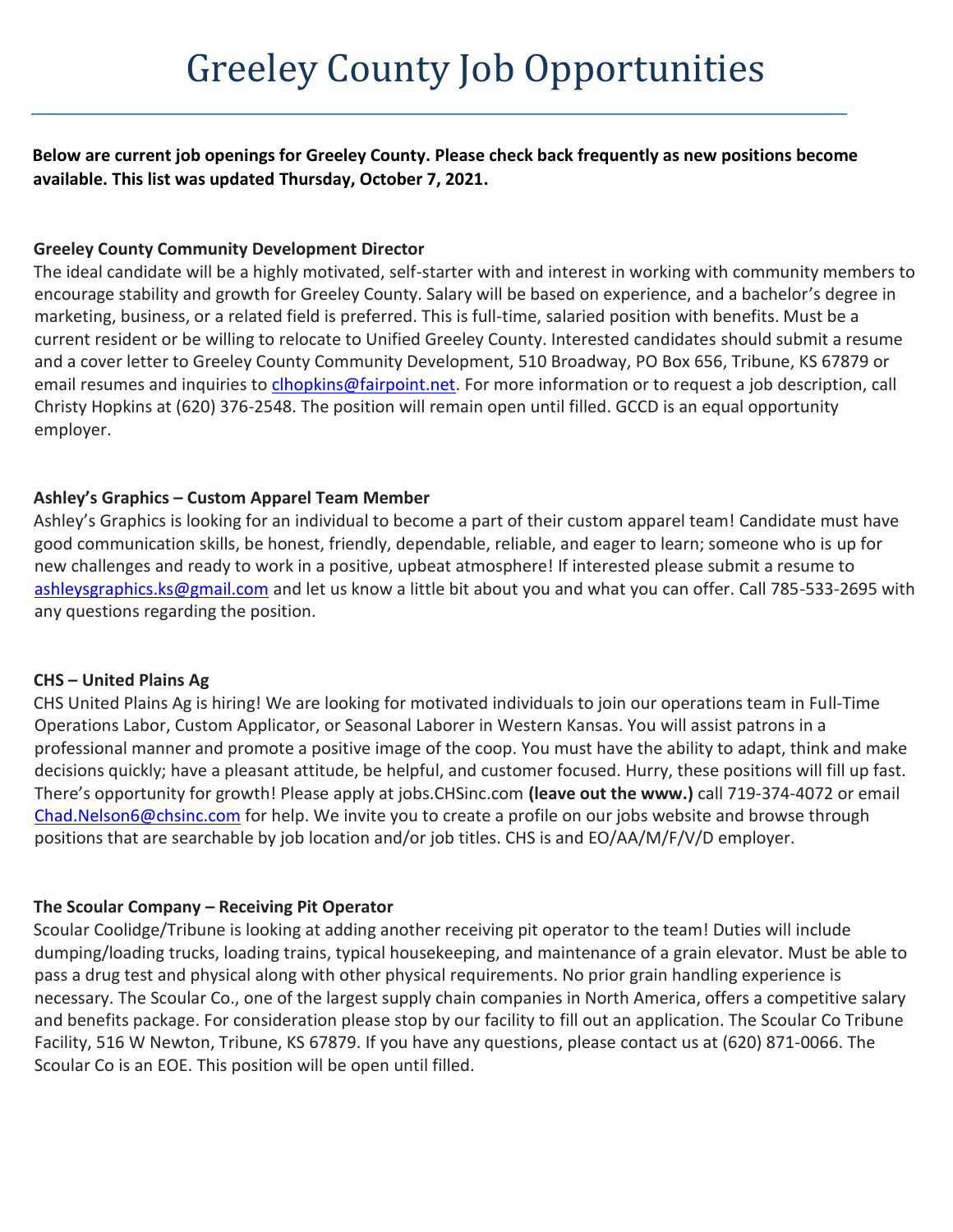# **POSITIONS AVAILABLE AT UNIFIED GREELEY COUNTY IN TRIBUNE, KANSAS**

Unified Greeley County is an Equal Opportunity Employer 508 Broadway Tribune, KS 67879 (620) 376-4278

### **City Superintendent – Municipal Services District**

Unified Greeley County is now taking employment applications for a full-time City Superintendent position with the Municipal Service District. We provide excellent benefits, including retirement plans and medical/dental coverage. Applications will be accepted until position is filled. Employment applications may be picked up at Tribune City Hall, 508 Broadway, Tribune, Kansas. CDL required. **Mandatory drug testing is required. Salary dependent on qualifications.** Unified Greeley County is an Equal Opportunity Employer. (620) 376-4278. **Superintendente de la ciudad - Distrito de servicios municipals**

El condado unificado de Greeley ahora está aceptando solicitudes de empleo para un puesto de superintendente de la ciudad a tiempo completo en el distrito de servicios municipales. Brindamos excelentes beneficios, incluidos planes de jubilación y cobertura médica / dental. Se aceptarán solicitudes hasta que se cubra el puesto. Las solicitudes de empleo se pueden recoger en Tribune City Hall, 508 Broadway, Tribune, Kansas. Requiere CDL. **Se requieren pruebas de drogas obligatorias. Salario dependiente de las calificaciones.** El condado unificado de Greeley es un empleador que ofrece igualdad de oportunidades. (620) 376-4278.

### **Landfill/Solid Waste Department – Full-Time**

Unified Greeley County is now taking employment applications for a full-time position with the County Landfill/Solid Waste Department. We provide excellent benefits, including retirement plans, and medical/dental coverage. Applications will be accepted until the position is filled. Drug testing is mandatory. Employment applications can be picked up at Tribune City Hall.

## **Departamento de Vertederos / Residuos Sólidos - Tiempo complete**

El condado unificado de Greeley ahora está aceptando solicitudes de empleo para un puesto de tiempo completo en el Departamento de Residuos Sólidos / Vertederos del Condado. Brindamos excelentes beneficios, incluidos planes de jubilación y cobertura médica / dental. Se aceptarán solicitudes hasta que se cubra el puesto. La prueba de drogas es obligatoria. Las solicitudes de empleo se pueden recoger en Tribune City Hall.

## **Municipal Services District - Seasonal Mowing Position**

Unified Greeley County – Municipal Services District is now taking employment applications for a seasonal position as a mower from July - October. Applicants must be 18 years or older. Employment applications may be picked up at Tribune City Hall.

## **Distrito de servicios municipales - Posición de corte estacional**

El condado unificado de Greeley - Distrito de servicios municipales ahora está aceptando solicitudes de empleo para un puesto de temporada como cortadora de césped de julio a octubre. Los solicitantes deben tener 18 años o más. Las solicitudes de empleo se pueden recoger en Tribune City Hall.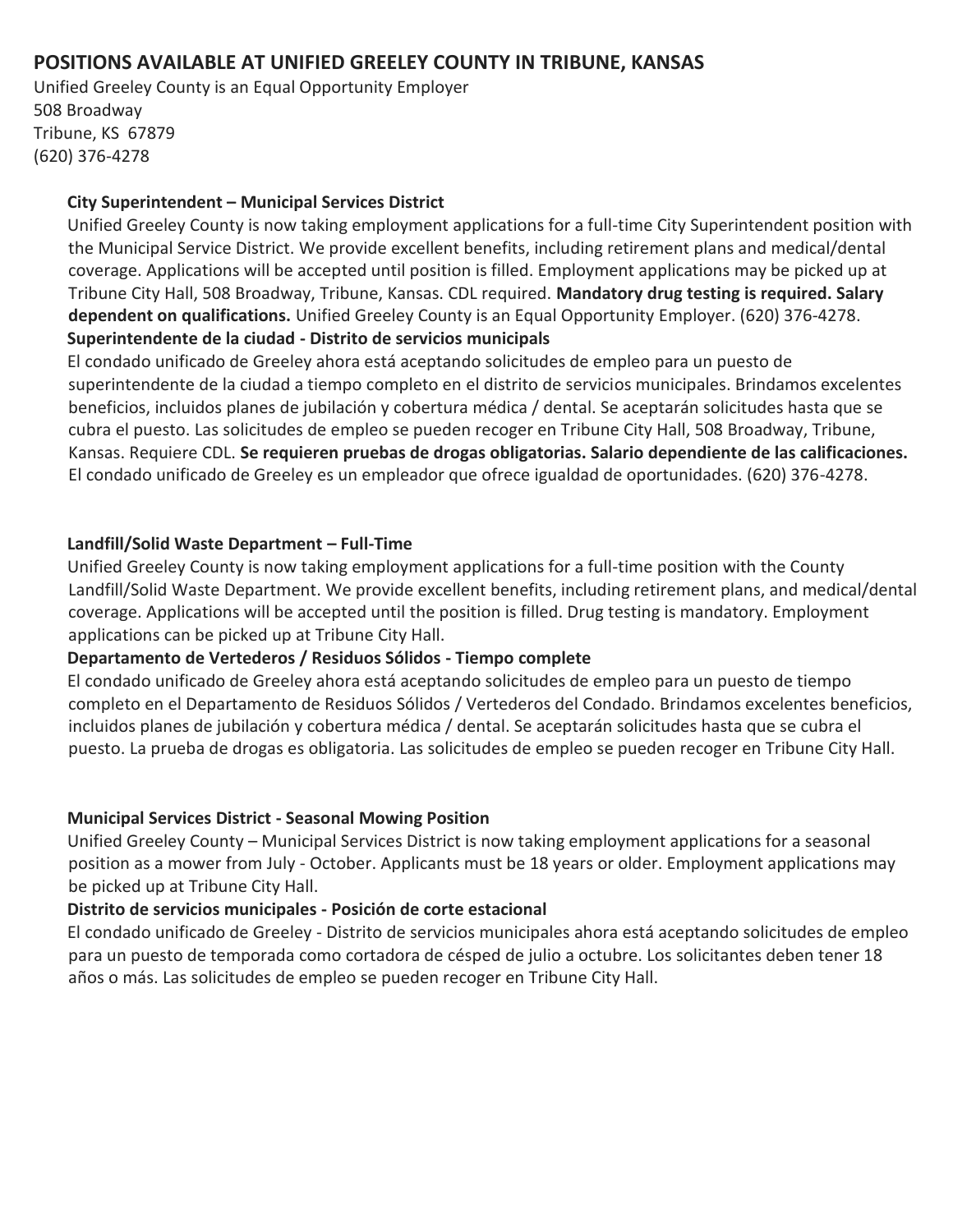# **POSITIONS AVAILABLE AT GREELEY COUNTY SCHOOLS IN TRIBUNE, KANSAS**

Greeley County Schools 400 W. Lawrence Tribune, KS 67879 620-376-4211 or 620-376-4265 Greeley County Schools is an equal opportunities employer. Greeley County Schools es un empleador de igualdad de oportunidades.

### **Full-Time Elementary Para**

Greeley County Schools is taking applications for an Elementary para for the 2021-2022 school year. Health insurance and retirement are included with this position. Must have a valid driver's license. Applications will be accepted until October 6th at noon. Interested individuals may obtain an application in the District Office. Questions concerning these positions may be directed to Superintendent John Niehues or Board Clerk Katie Zerr.

### **Para primaria de tiempo complete**

Las escuelas del condado de Greeley están aceptando solicitudes para un para de primaria para el año escolar 2021-2022. El seguro médico y la jubilación están incluidos en este puesto. Debe tener una licencia de conducir valida. Se aceptarán solicitudes hasta el 6 de octubre al mediodía. Las personas interesadas pueden obtener una solicitud en la oficina del distrito. Las preguntas sobre estos puestos pueden dirigirse al Superintendente John Niehues o a la Secretaria de la Junta Katie Zerr.

## **Substitute Teacher**

Greeley County Schools is taking applications for on call substitute teachers for the 2021-2022 school year. Applications will be accepted throughout the year. Interested individuals may obtain an application in the District Office. Questions concerning these positions may be directed to Superintendent John Niehues or Board Clerk Katie Zerr.

### **Profesor/a sustituto/a**

Las escuelas del condado de Greeley están aceptando solicitudes para maestros suplentes de guardia para el año escolar 2021-2022. Se aceptarán solicitudes durante todo el año. Las personas interesadas pueden obtener una solicitud en la oficina del distrito. Las preguntas sobre estos puestos pueden dirigirse al Superintendente John Niehues o a la Secretaria de la Junta Katie Zerr.

## **POSITIONS AVAILABLE AT SEABOARD FOODS**

Local Office: 215 N. 4<sup>th</sup> St Leoti, KS 67861 (620) 375-4431 For more information visit [www.seaboardfoods.com/careers](http://www.seaboardfoods.com/careers) **Animal Caretaker** Seaboard Foods has open positions available as an animal caretaker. Starting wage \$14.00/hr **Grounds Maintenance** Seaboard Foods has open positions available as a grounds maintenance member. Starting wage \$15.00/hr **Load-out Crew** Seaboard Foods has open positions available as a load-out crew member. Starting wage \$15.50/hr **Truck Wash** Seaboard Foods has open positions available as a truck wash team member. Starting wage \$15.50/hr **Farm Maintenance** Seaboard Foods has open positions available as a farm maintenance member. Starting wage \$16.00/hr **Feed Mill Operator** Seaboard Foods has open positions available as a feed mill operator. Starting wage \$16.00/hr **Feed Mill Maintenance** Seaboard Foods has open positions available as a feed mill maintenance member. Starting wage \$18.00/hr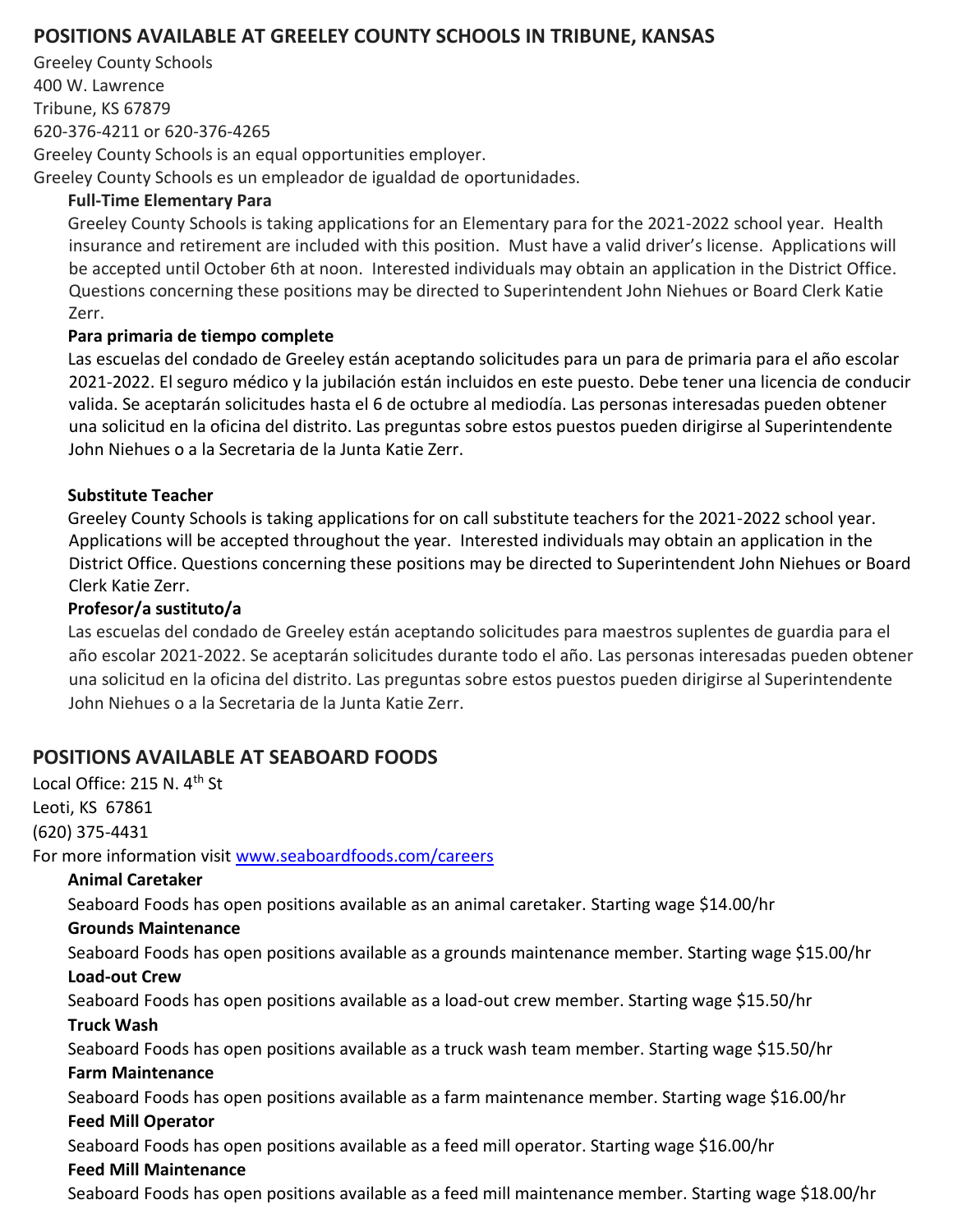# **POSITIONS AVAILABLE AT GREELEY COUNTY HEALTH SERVICES IN TRIBUNE, KANSAS**

GCHS is an equal opportunity employer, offering flexible scheduling, competitive wages and great benefits. We are a family-oriented organization that provides great work-life balance to our staff. For more information, contact Katy Reynolds, Human Resources at 620-376-4221, or email at hr@mygchs.com. Applications and information also available online at mygchs.com.

(GCHS es un empleador que ofrece igualdad de oportunidades y ofrece horarios flexibles, salarios competitivos y grandes beneficios. Somos una organización orientada a la familia que brinda un gran equilibrio trabajo-vida a nuestro personal. Para obtener más información, comuníquese con Katy Reynolds, Recursos Humanos al 620-376- 4221, o envíe un correo electrónico a hr@mygchs.com. Las aplicaciones y la información también están disponibles en línea en mygchs.com.)

# **\*\*Now Offering Sign-On Bonuses and Increased Wages!\*\***

## **Full-Time Childcare Director**

Full-time; works primarily Mon-Fri 8am-5pm. Candidate is responsible for the administration and operations of an in-home daycare facility through GCHS; will run day-to-day operations.

## **Directora de cuidado infantil a tiempo complete**

Tiempo completo; trabaja principalmente de lunes a viernes de 8 a. m. a 5 p. m. El candidato es responsable de la administración y las operaciones de una guardería en el hogar a través de GCHS; ejecutará las operaciones diarias.

### **Full-Time Nightshift LTC LPN or RN**

Full-time nightshift; 6pm-6am; three 12-hour shifts per week. Works every other weekend/holiday. Full-time benefits.

## **Turno de noche de tiempo completo LTC LPN o RN**

Tiempo completo; 6 pm-6 am; tres turnos de 12 horas por semana. Funciona cada dos fines de semana / feriados. Beneficios a tiempo completo.

## **Full-Time Nightshift LTC CNA**

Full-time; Nightshift 6pm-6am; (3) 12-hour shifts per week. Works every other weekend/holiday. Full-time benefits.

## **LTC CNA de turno nocturno a tiempo complete**

Tiempo completo; Turno de noche de 6 pm a 6 am; (3) turnos de 12 horas por semana. Funciona cada dos fines de semana / feriados. Beneficios a tiempo completo.

### **Full-Time Housekeeper**

Full-time; 5 days per week; 6am-2pm. Works every other weekend/holiday. Full-time benefits and flexible work schedule.

## **Ama de llaves a tiempo completo**

Tiempo completo; 5 días a la semana; 6 am-2pm. Funciona cada dos fines de semana / feriados. Beneficios a tiempo completo y horario de trabajo flexible.

## **Director of Nursing (LTC)**

Full-time Director of Nursing in a Long Term Care setting. Primarily works Monday-Friday with some on call duties.

## **Director de Enfermería (LTC)**

Director de enfermería de tiempo completo en un entorno de atención a largo plazo. Trabaja principalmente de lunes a viernes con algunas tareas de guardia.